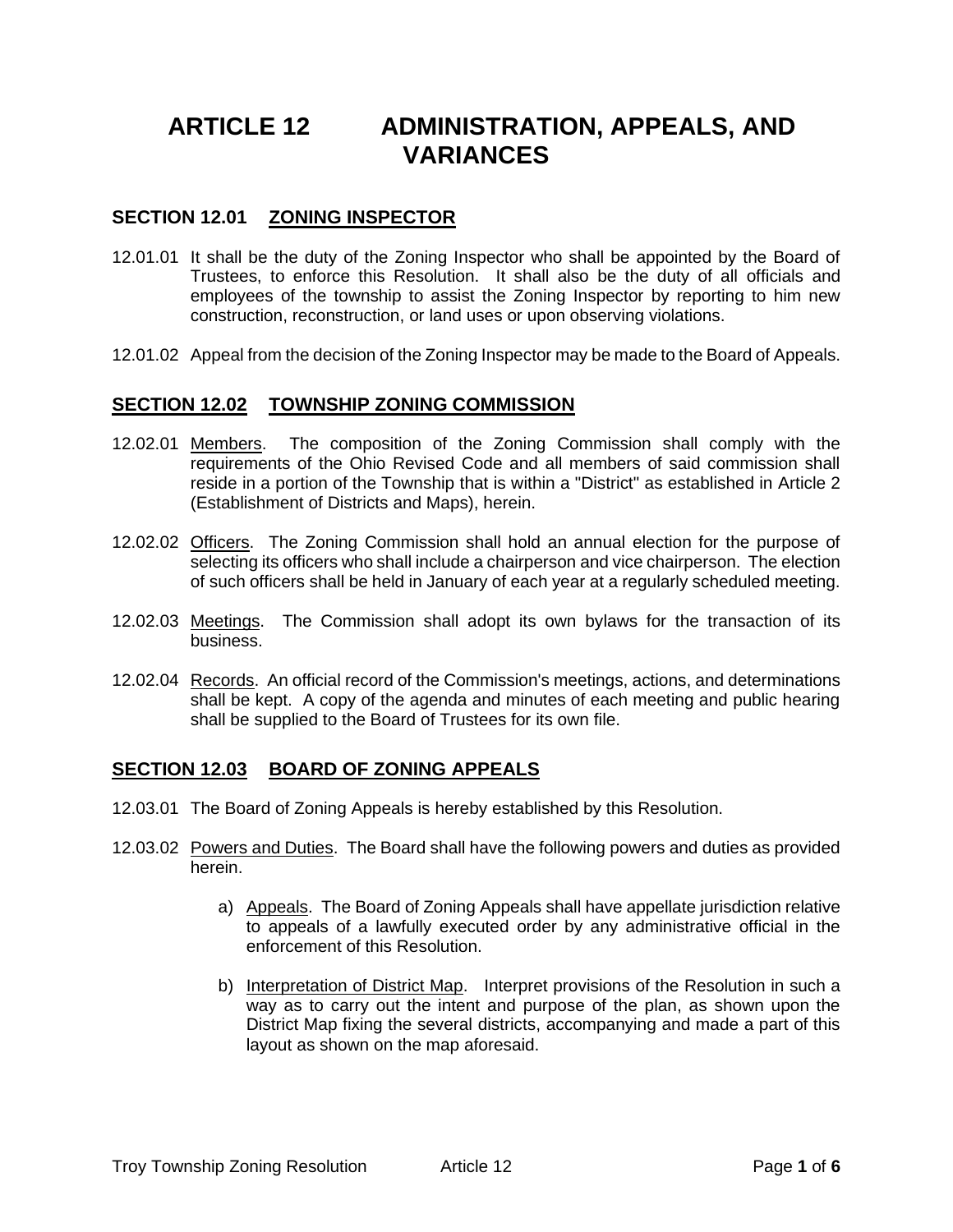- c) Area Variances. Upon appeal, the Board shall have appellate jurisdiction relative to requests for area variances from the terms and conditions of this Resolution that result in practical difficulty.
- d) Use Variances. Upon appeal, the Board shall have appellate jurisdiction relative to requests for use variances from the terms and conditions of this resolution that will result in unnecessary hardship.
- e) Conditional Uses. The Board shall have original jurisdiction to determine the issuance of a Zoning Permit where the use of land, buildings, or other structures is conditionally permitted under the requirements and conditions of this Resolution. This authority shall include the determination whether an industry should be permitted within an "I" Industrial District because of the methods by which it would be operated and because of its effect upon uses within surrounding zoning districts.

## **SECTION 12.04 CONDITIONAL USE REVIEW**

The Board of Zoning Appeals shall have the power to decide upon applications for conditional uses as specified under Article 4 (Permitted and Conditional Use Regulations).

#### 12.04.01 Public Hearing and Notice

The Board shall hold a public hearing for a proposed conditional use within a reasonable time of receipt of an application and all specified fees.

- a) Prior to the public hearing, at least a ten (10) day notice shall be published in one or more newspapers of general circulation in the Township, stating the time and place thereof.
- b) Written notice of the hearing shall be mailed by the Board of Zoning Appeals, by first class mail, at least ten (10) days before the date of the public hearing, to the applicant and all parties in interest, including owners of property within, contiguous to, and directly across the thoroughfare from the area under consideration. Such notice shall be addressed to such owners appearing on the County Auditor's current tax list or the Treasurer's mailing list and to such other list or lists that may be specified by the Board of Township Trustees.
- 12.04.02 Criteria for Decision. In considering such applications, the Board shall give due regard to:
	- a) The nature and purpose of the conditional use and to the nature and conditions of all adjacent uses.
	- b) The location, size, and nature of the use; the intensity of its operation; site layout and design shall be such that it will not adversely affect adjacent uses and/or structures, pose a hazardous situation for neighborhood residents where applicable, nor adversely affect vehicular or pedestrian traffic at or near the site of the intended use.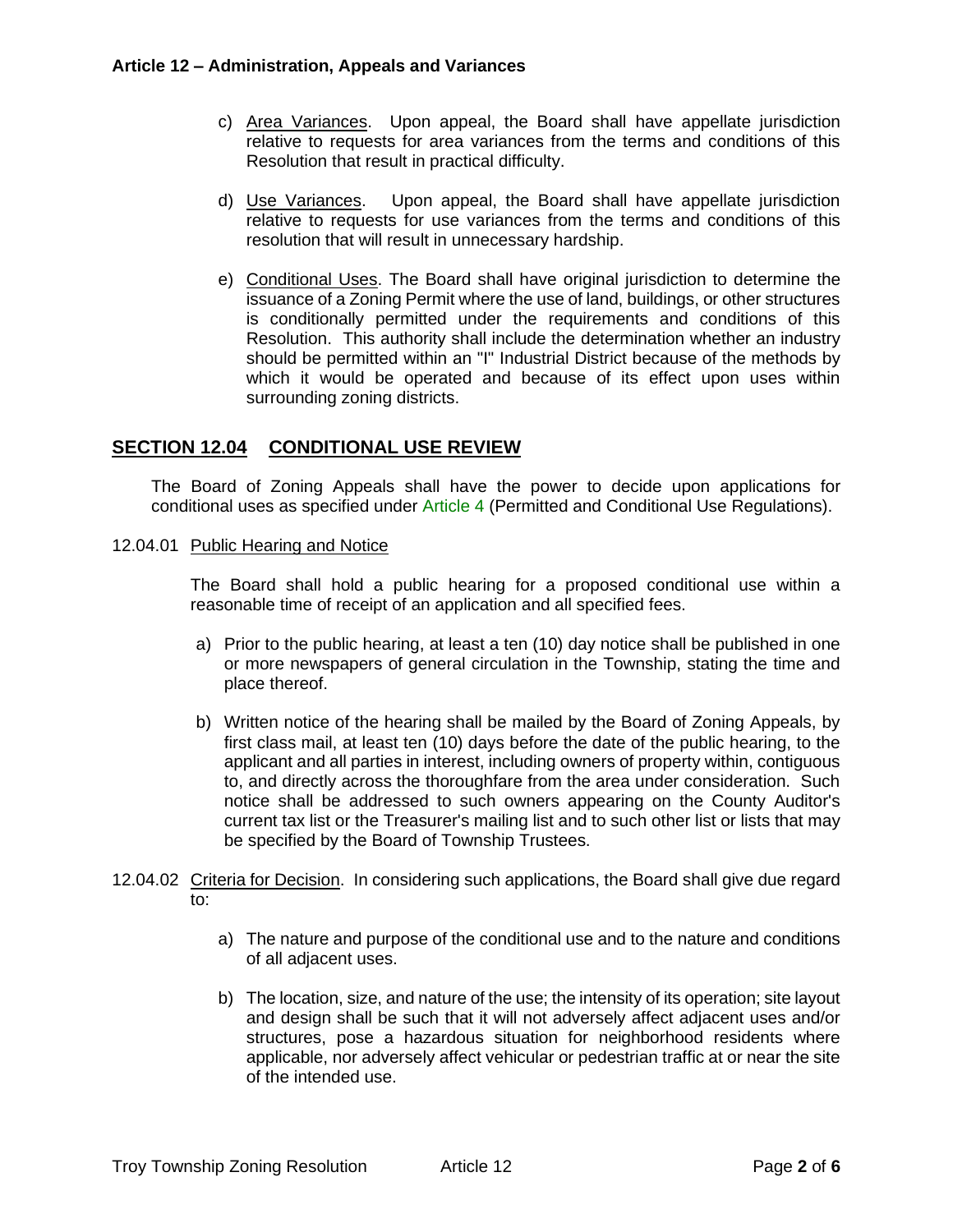- c) The use shall be compatible and at best complementary to other uses in the district.
- d) The location and height of buildings, the location, nature and height of walls and fences, and the nature and extent of landscaping on the site shall be such that the use will not hinder or discourage the appropriate development and use of adjacent land and buildings.
- 12.04.03 Review by Other Officials. The Board of Zoning appeals may request additional information or review of the conditional use application by other Township officials, County agencies, or the Wood County Planning Commission.
- 12.04.04 Decision. The Board of Zoning Appeals may approve, approve with modifications, or deny an application for a conditional use if such uses do not promote or protect the health, safety, and welfare of the public and/or adjacent property owners. The Board shall make its findings and determination in writing within thirty (30) days from the date of the public hearing.
	- a) *Approval*. If the application is approved or approved with modifications, the Board shall direct the Zoning Inspector to issue the permit listing the specific conditions specified by the Board of approval. A Zoning Permit for an approved Conditional Use shall be granted for only one particular conditional use.
		- 1) The Board may impose such requirements it deems necessary to promote and protect the health, safety and welfare of the public and adjacent property owners including specific limitations as to future expansion.
		- 2) Violations of such conditions and safeguards, when made a part of the terms under which the use is granted, shall be deemed a violation of this Resolution and punishable under Section 13.05 (Violations and Penalties).
	- b) *Denial*. The Board may reject applications for conditional uses if it is determined that such uses do not promote or protect the health, safety and welfare of the general public and/or adjacent property owners.
- 12.04.05 Appeal of Board Decisions. If the Board disapproves the application, the applicant may seek relief through the Court of Common Pleas.
- 12.04.06 Record of Appeals, Variances, and Conditional Uses. A public record of all appeals, variances, and conditional use applications and their disposition shall be kept on file in the office of the Zoning Inspector.
- 12.04.07 *Termination of Zoning Permit for a Conditional Use*. A Zoning Permit for an approved Conditional Use shall automatically terminate if, for any reason, the conditional use is not initiated within one (1) year of the granting of the permit or if the conditional use ceases to exist for more than two (2) years.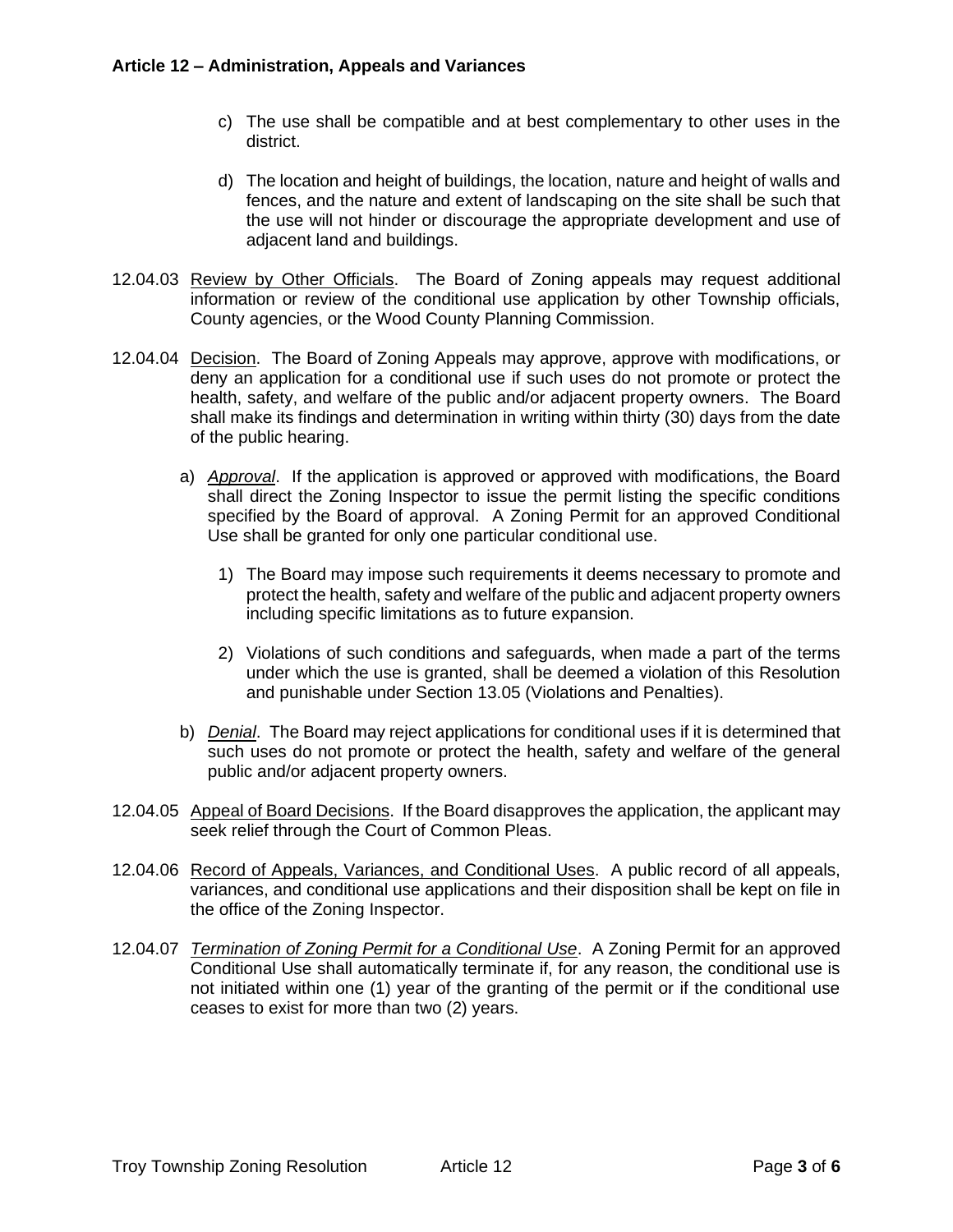## **SECTION 12.05 APPEALS**

The Board shall have the power to hear and decide where an aggrieved person who has an immediate and pecuniary interest alleges there is an error in any order, requirement, decision, or determination made by any administrative official in the enforcement of this Resolution and they have been prejudiced the judgment appealed from.

- 12.05.01 An appeal shall stay all proceedings in furtherance of the action appealed from, unless the Zoning Inspector shall certify to the Board of Zoning Appeals after the notice of appeal shall have been filed with it that by reason of facts stated in the permit or certificate, a stay would, in his opinion, cause imminent peril to life or property, in which case, proceedings shall not be stayed otherwise than by restraining order which may be granted by the Board or by a court of equity, after notice to the officer from whom the appeal is taken an on due cause shown.
- 12.05.02 The Board may, in conformity with the provisions of this Resolution, reverse or affirm, wholly or partly, or may modify the order, requirement, decision, or determination appealed from and shall make such order, requirement, decision or determination as in its option ought to be made in the premises; and to that end, shall have all powers of the Zoning Inspector from whom the appeal is taken.

## **SECTION 12.06 VARIANCES**

In hearing and deciding appeals, the Board shall have the power to authorize such variances from the provisions or requirements of this Resolution as will not be contrary to the public interest. In authorizing a variance, the Board may attach conditions and require such guarantee or bond as it may deem necessary to assure compliance with the objectives of this Resolution. On variance appeal where there are practical difficulties in carrying out the strict letter of this Resolution, the Board may grant a variance in the application of the provisions of the Zoning Resolution only if all of the following findings are made:

- a) Area Variance. Unique physical circumstances of the lot or conditions, including irregularity, narrowness, or shallowness of lot size or shape, or exceptional topographical or other physical conditions create the provisions of the Zoning Resolution in the neighborhood or district in which the property is located.
- b) Use Variance. Unique physical circumstances of a lot or conditions prevent property development in strict conformity with the provisions of the zoning resolution as a permitted or conditional use for the zoning district in which the subject property is located and thus create an undue hardship for which a variance is necessary to enable the reasonable use of the property.
- c) That such unnecessary hardship has not been created by the appellant.
- d) That the variance, if authorized, will not alter the essential character of the neighborhood or district in which the property is located, nor substantially or permanently impair the appropriate use of development of adjacent property, nor be detrimental to the public welfare.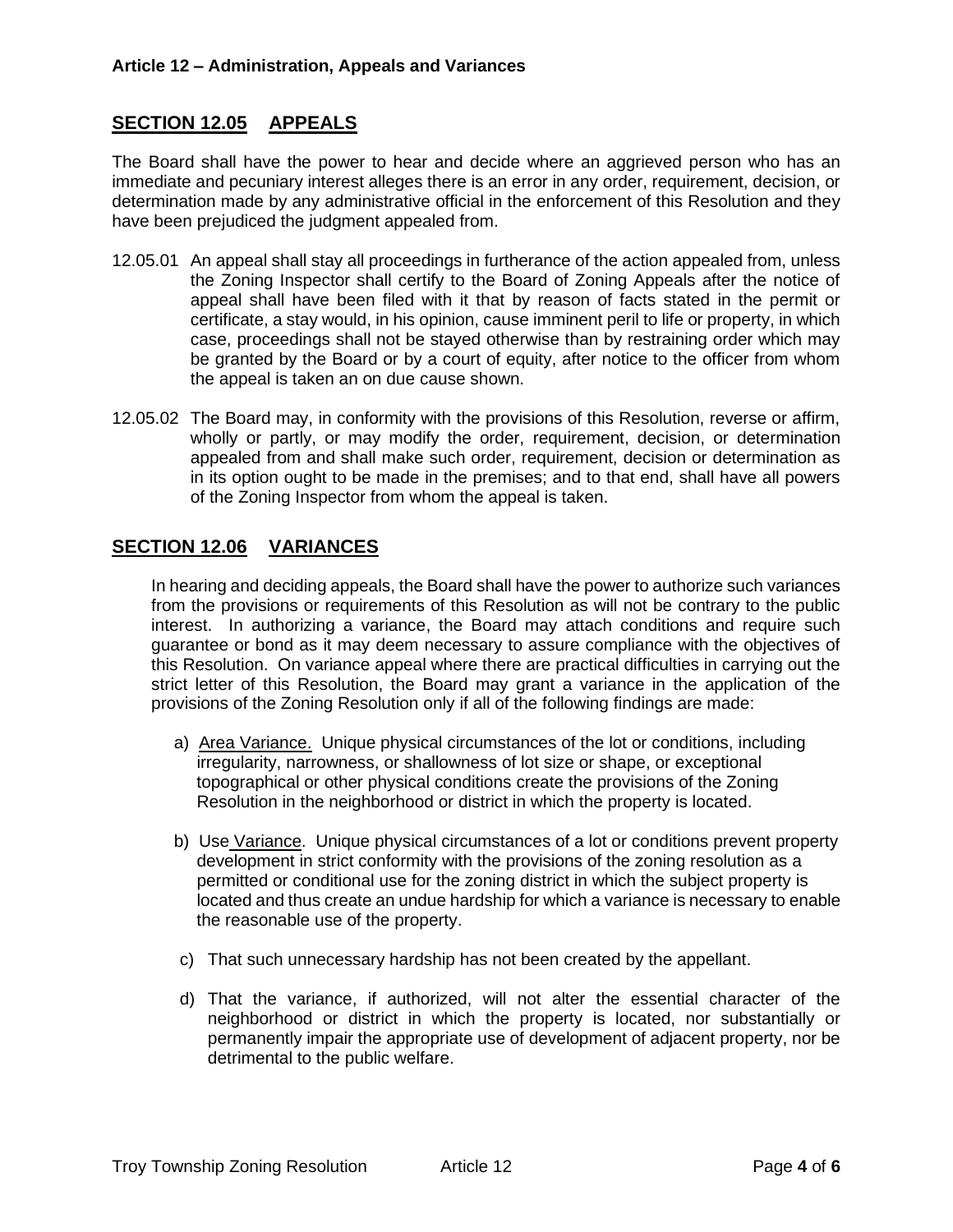e) That the variance, if authorized, is in harmony with the general purpose and intent of the Resolution and will represent the minimum variance that will afford relief and will represent the least modification possible of the regulation in issue.

## **SECTION 12.07 PROCEDURE FOR PUBLIC HEARINGS**

Appeals and variance appeals shall conform to the following procedures and requirements of this Resolution.

- 12.07.01 Application. An appeal from any action, refusal or ruling of the Zoning Inspector shall be filed within twenty (20) days after such action or refusal or the announcement of such ruling.
	- a) All applications shall be in writing, shall be signed by the owner of the property involved or his duly authorized agent or attorney, shall specify the request and grounds thereof, and shall be filed in the office of the Zoning Inspector.
	- b) Application Fees, Charges, and Expenses. An application filed for the purpose of obtaining an appeal or variance must be accompanied with an application fee in the specified amount set from time to time by a separate resolution adopted by the Board of Trustees. Until all applicable fees, charges, and expenses have been paid in full, the application of appeal is not complete and no action shall be taken.
	- c) The Zoning Inspector shall forthwith transmit to the Board the appliction and all papers constituting the record upon which the action or ruling appealed from was taken.
- 12.07.02 Public Hearing and Notice. The Board shall hold a public hearing on each appeal within a reasonable time of receipt of an application for an appeal or variance.
	- a) *Publication of Notice*. The Board shall publish notice of the time and place of the public hearing at least ten (10) days prior to the public hearing in one or more newspapers of general circulation in the Township, stating the time and place thereof.
	- b) *Written Notice*. Written notice of the hearing shall be mailed by the Board of Zoning Appeals, by first class mail, at least ten (10) days before the date of the public hearing to all owners of property within, contiguous to, and directly across the thoroughfare from the area under consideration, to the address of such owners appearing on the County Auditor's current tax list or the Treasurer's mailing list and to such other list or lists that may be specified by the Board of Township Trustees.
	- c) *Review by Other Officials*. The Board of Zoning appeals may request additional information or review of the appeal, variance, or conditional use permit by other Township officials, County agencies, or the Wood County Planning Commission.
- 12.07.03 Decision. The Board shall make its findings and determination in writing within thirty (30) days from the date of the public hearing.